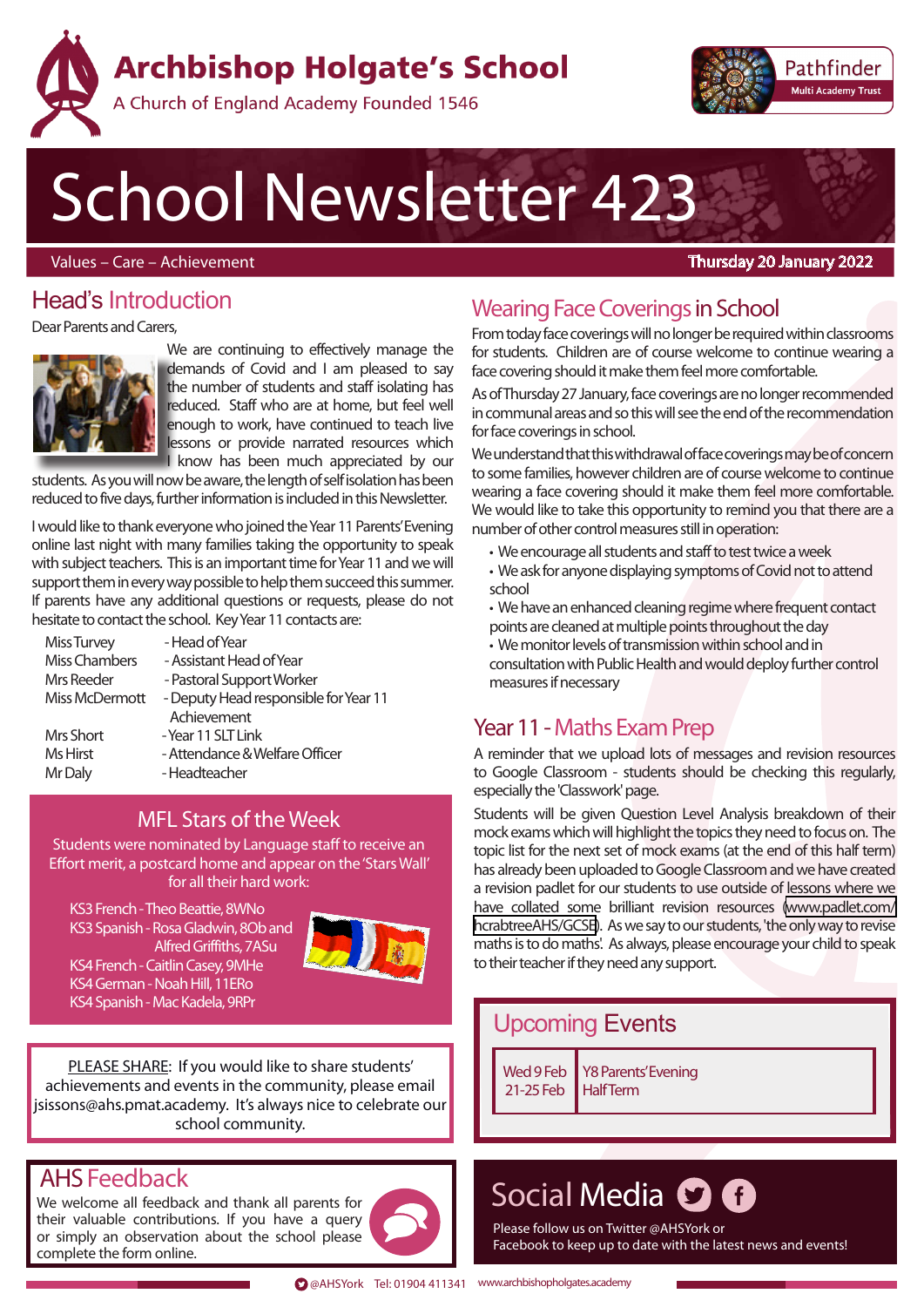



## The Benefits of Physical Activity

As we start 2022, lots of us are beginning new exercise programmes in an attempt to start the year healthier. While many people have increased their exercise levels since lockdown began, many of us have got used to being in the house and have got out of the routine



of exercise and being physically active. In PE lessons, we offer a wide range of activities so that students can experience all the different options they will be able to choose from to be an active and healthy adult. Whilst we appreciate that not all activities will appeal to all students, it is vital that we cater for all interests. PE is not just about

physical ability, but also about communication skills, feedback and analysis, resilience, team work and respect. Support from home is vital when trying to build good exercise habits and we would ask parents to encourage their child to take part in every PE lesson even if there is an element of reluctance. It is even more important now that we all lead active lifestyles to help with our overall health and wellbeing. Regular exercise combined with a healthy diet is crucial and there are various benefits to your physical, mental and social health.

SELF-ESTEEM: Physical activity boosts self-esteem, especially when new personal skills are acquired. Exercise can be a great distraction technique after a long day of classroom-based lessons.

STRESS MANAGEMENT: We now have a greater awareness of 'mindfulness', encouraging our full presence within the moment. Mindful techniques can be practiced through exercises such as yoga and walking. These reduce stress and help manage difficult situations.

SLEEP: In a sporting context, poor sleep impacts performance and recovery, but it also has an impact on mental health. Luckily, exercising can help you sleep better! Studies have demonstrated how different forms of exercise can improve sleep and mood.

COGNITION: Exercise can improve working memory and cognitive functions. This means that the more you exercise, the better you will function in class and therefore hopefully improving concentration levels and test results!

ANXIETY: Exercise can be a potentially powerful anti-depressant. Exercise releases hormones such as serotonin which make you 'feel good'. Even a short dog walk or bike ride can make you feel happier and healthier.



SOCIAL: Being around others in a sporting context can build communication skills, promote team work, develop leadership skills and give you a sense of belonging. Studies show that people with strong social connections tend to live longer.

PHYSICAL: Not only will exercise reduce the risk of long-term health conditions, it will strengthen bones and muscles to help maintain a healthy weight. For optimum health, the majority of us should aim to be physically active every day, if we can!

Children and young people aged 5-18 should:

- Aim for at least 60 mins of moderate or vigorous intensity physical activity a day
- Take part in a variety of types and intensities of physical activity
- Reduce the time spent sitting or lying down

Above all, exercise and physical activity should be fun! As well as PE lessons, there are a wide variety of extra-curricular activities available for students to take part in at lunchtime and after school. Community links can also be found on our noticeboard in the PE corridor leading to the main hall and on Google Classroom. Find something that interests you, get involved and get active!



## AHS Chaplaincy YouTube Channel

Archbishop Holgate's School Chaplaincy YouTube channel has material connected to whole school worship and Collective Worship. There are also moments of Reflection from the school Chaplain and items reflecting our



School Values. The address is: [https://www.youtube.com/channel/](https://www.youtube.com/channel/UC68i0uL4LZNIIVcu8B03iqw/about) [UC68i0uL4LZNIIVcu8B03iqw/about](https://www.youtube.com/channel/UC68i0uL4LZNIIVcu8B03iqw/about) or you can search for it by name.

There you'll find the latest weekly reflection, written by Richard Nihill, part of the Chaplaincy team. It looks at the biblical account of the Wedding at Cana, where occurred Jesus' first miracle of turning water into wine. It considers what this event tells us about God and what insights it might hold for us today. You can find the reflection here:

<https://www.youtube.com/watch?v=3aI2w52rLfc&t=15s>

You will also find last weeks reflection, written by Revd Mark, part of the Chaplaincy team. In this reflection he talks about the year that has past and the year that is to come. He focuses on how God is with us in both the highs and the lows. If you missed it, the reflection is here:

<https://www.youtube.com/watch?v=OHcbLquGzmY>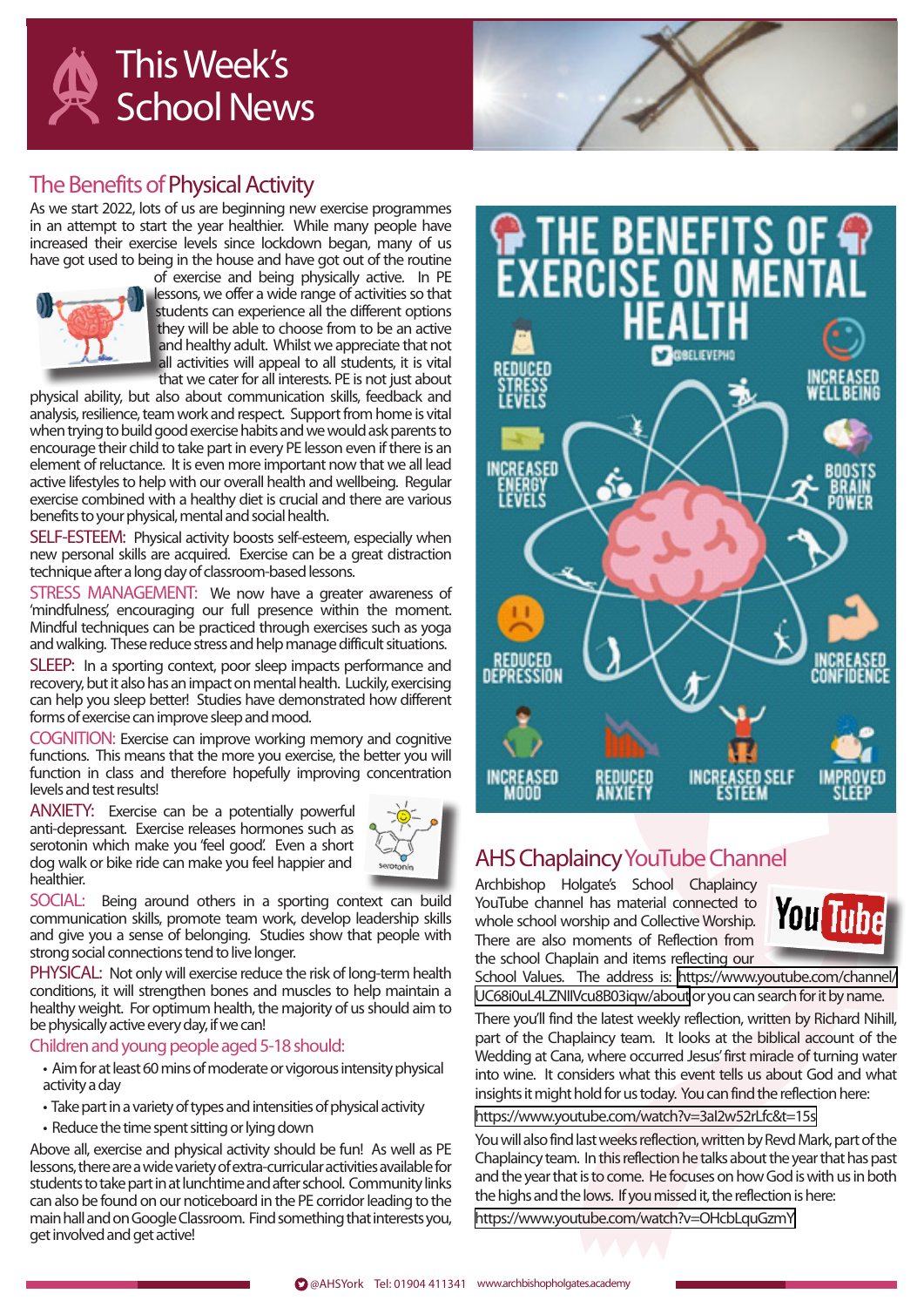## Message from Head of Year 9

Greetings to you all - I hope this Year 9 Newsletter Item finds you all safe and well. It gives the Year 9 Pastoral Team great pleasure to update you on some of the key things pertinent to the year group as we reach the half-way point of this first half-term back at AHS.

#### Arts Award Cultural Experience Trips

On 2 December 2021, as part of the Year 9 Arts Award course, students took part in the first of a series of exciting Cultural Experiences. As I have mentioned previously, Year 9 is an important transition year within school and we firmly believe it is important that every child has the opportunity to explore their personal development and deepen their cultural experiences. These trips are an opportunity for students to not only review a local arts exhibition as part of the Silver Arts Award, but help students to progress on their AHS Journey, with the focus for Year 9 being on 'Understanding yourself and others'.

The locations for these three trips are…

- Yorkshire Sculpture Park, Wakefield
- The National Science and Media Museum, Bradford
- The Royal Armouries, Leeds

The second rotation of these trips will take place on Thursday 17 February. As before, all students in Year 9 will be out of school for the day. This is a mandatory visit as part of the student's Silver Arts Award Qualification. The visits are therefore paid for by the school and students will need to wear their school uniform. Students will arrive at school as normal on the morning of their trip and we will ensure that students return to AHS in time for the end of the school day so they can continue their usual arrangements for getting home.

Letters will be going out soon. Please ensure your child returns the medical form attached to this letter to main school reception ASAP. If you have any questions, please do contact me on aarthur@ahs.pmat. academy.

#### Focussing on the Fundamentals

I also want to highlight again our whole school focus on 'fundamental' standards - I very much want Year 9 to be the trailblazers in the school for driving these standards forward. As students learnt at the very beginning of the term, there is a big focus on the "Rights and Responsibilities" of AHS Students - 'Rights' in terms of what students can expect from the school, and 'Responsibilities' in terms of what students need to be doing as part of the AHS community. At AHS, students can expect to receive; excellent, high quality lessons; a broad extra-curricular programme; a safe, welcoming environment; individual care for each student and the capacity and opportunity to go onto their next steps. As a school we work very hard to ensure our provision is outstanding and our recent Ofsted inspection certainly supports this. Young people have a right to a top quality education and we will always strive to improve our offer to ensure students at AHS receive the best quality education and care possible.

Whilst students certainly have a right to a top quality education, they also have 'Responsibilities' as part of our school community. When considering this, I was reminded of the immortal words of US President John F Kennedy in his inaugural address, "Ask not what your country can do for you, but what you can do for your country". We wish to develop students that are active citizens within the larger community - who consider the community as a whole and not just their own individual interests. This is why we are focussing also on the key 'fundamentals' that students should be following during their time at AHS (none of which will be a surprise to anyone!). These fundamental standards are that...

- 1. We turn up on time to school and to every lesson
- 2. We speak kindly and appropriately to people
- 3. We wear the correct uniform
- 4. We work hard to meet the deadlines we are given
- 5. We care for our school and the people in it

The first two of these that I wish to bring to your attention at the start of this new term are turning up on time and wearing the correct uniform - these are basic standards within school that the vast majority of students meet consistently. If a student struggles with either of these, as a pastoral team we can of course offer support. However, students must ensure they are compliant and follow staff instructions to follow a reasonable request in making sure they meet these most basic of standards. So far this half term, Year 9's uniform has been excellent and I really want to see this continue as we progress throughout the rest of the year.

#### Cultural Roadmap - Manners

Each week, students in Year 9 have had delivered to them a session called 'Cultural Roadmap'. These resources are designed to broaden the student's cultural horizons and build their 'cultural capital'. Here are some examples of the Cultural Roadmap sessions we have had so far this year…

- The Twelve Labours of Hercules
- Hidden meaning in the Wizard of Oz
- The Legend of King Arthur
- The History of Ida Wells (Black History Month)
- The importance of the Magna Carta
- What is Biological Mimicry?

This half term, with our big focus on the 'Fundamental' standards of school, we are suspending the Cultural Roadmap programme and exploring in more detail the key areas we are focusing on, including..

- Why is it important to be punctual?
- Why do we wear a school uniform?
- Why are manners important?
- Why is it important to have deference to authority?
- How many of you would pick up that bottle?

This is something we hope that Year 9 find very informative and enriching on their stage of the AHS Journey: 'Understanding yourself and others'. This week, students will be considering the history of 'manners', and why they are important in our civilised society, as well as how manners promoted harmony in our AHS community.

Thank you for taking the time to read this Newsletter item. If you have any issues regarding your child in Year 9, then do please get in touch by emailing aarthur@ahs.pmat.academy (Head of Year), mdeacon@ ahs.pmat.academy (Assistant Head of Year) and/or rdeamer@ahs. pmat.academy (Pastoral Support Worker); or alternatively, you can call main school Reception and we will get back to you as soon as we can.

Mr A Arthur (Head of Year 9)

Miss M Deacon (Assistant Head of Year 9) Mr R Deamer (Pastoral Support Worker for Year 9)



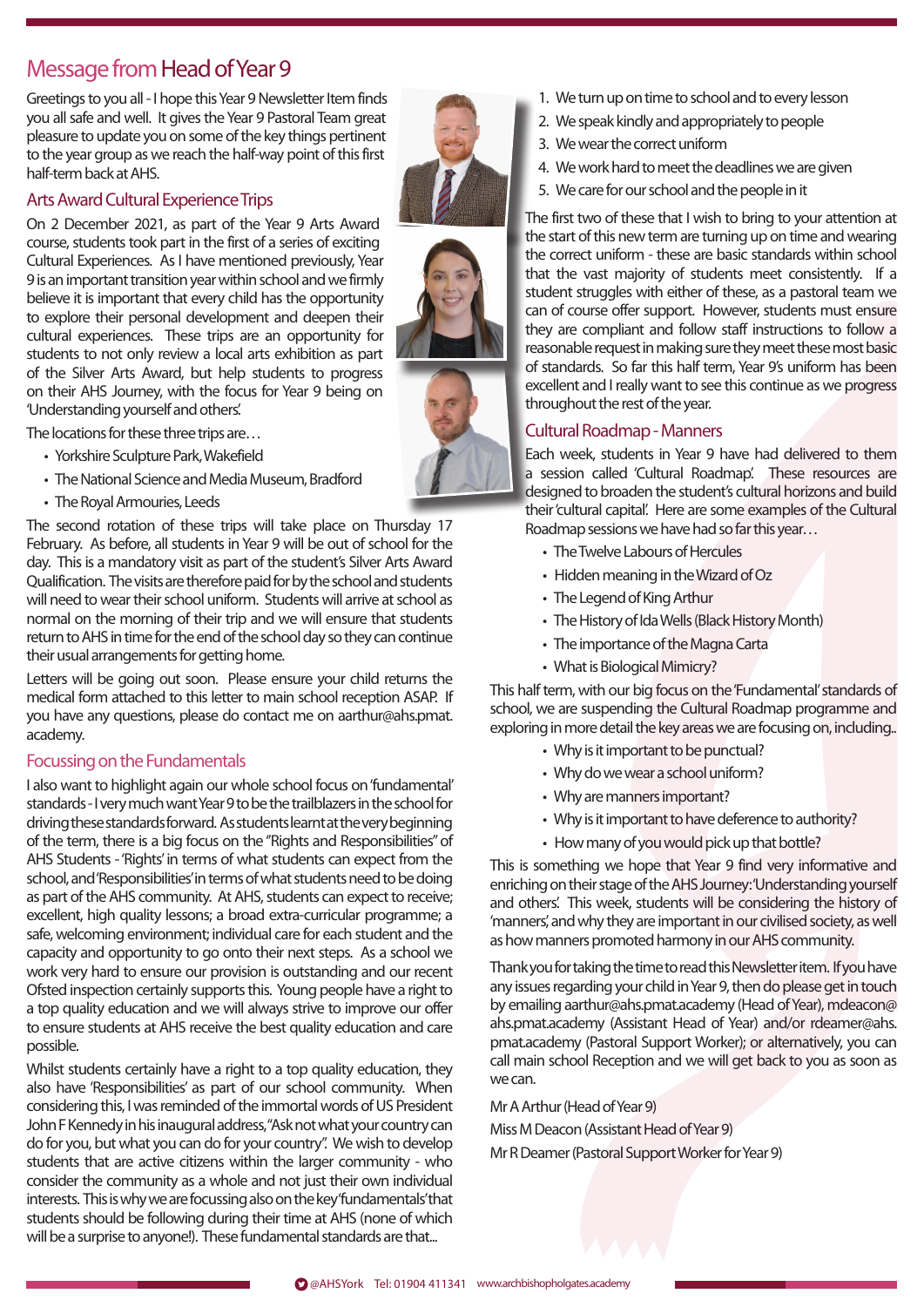## Message from Mrs Balmer, Head of Year 12

Mock Exams: Year 12 mock exams have started this week and we look forward to seeing all the hard work from our students.

Career Ready: Our first mentor meeting took place on Wednesday. This was a great opportunity to get to know professionals from a range of backgrounds and professions.

Work Experience: It is important that students are continuing to think about and organising their work experience placements for the end of the year. Please see Mrs Balmer or Mr Avery if more information is required. A reminder of the assembly from last term is available on Google Classroom.

## Food for Thought

This week Form Tutor Collective Worship is inspired by lessons we can learn from the writings of JRR Tolkein, born 130 years ago this month, and thinking about how we can live together well. One of the quotes we have spent time thinking about is:

"I alone cannot change the world, but I can cast a stone across the waters to create many ripples."



Mother Teresa of Calcutta, 20th century Christian missionary in India

To receive the daily Thought for the Day straight to your phone or other electronic device sign up to @AHSChaplaincy on Twitter.

## School Menu - w/c 24 January







Compassion: Sympathetic pity and concern for the sufferings or misfortunes of others.

The woman's compassion for others led her to become a nurse."



Providing an excellent education from age 2 to 19

17 January 2022

Pathfinder Multi Academy Trust Pathfinder Multi Academy<br>Archbishop Holgate's Sch<br>Hull Road, York YO10 5ZA<br>F: 01904 806000 : 01564 056666<br>: info@pmat.academy<br>V:www.pathfindermat.co.uk  $Ww$ Pathfinder Multi Academy Trust is an exe<br>charity registered in England and Wales.<br>Company Number: 07559610.

Dear Parents and Carers.

I hope you had a good weekend and that all families continue to be safe and well. As I mentioned in my letter at the start of term, we would keep you updated with any changes to the government guidance affecting schools As you may have seen, the self-isolation period for individuals with COVID-19 has been reduced to 5 days from today (17 January) following 2 negative lateral flow tests taken on day 5 and day 6 The following should help clarify the new self-isolation and testing arrangements

| DAI            | <b>MULLIPART CONTROL</b>                                                                   |  |
|----------------|--------------------------------------------------------------------------------------------|--|
| $\bf{0}$       | The day symptoms first began or tested positive (whichever is earliest)                    |  |
| 1              | Self-isolate                                                                               |  |
| $\overline{2}$ | Self-isolate                                                                               |  |
| 3              | Self-isolate                                                                               |  |
| 4              | Self-isolate                                                                               |  |
| 5              | Self-isolate - Begin lateral flow testing                                                  |  |
| 6              | Self-isolation can end following 2 negative lateral flow tests taken at least a day apart. |  |
| $\overline{1}$ |                                                                                            |  |
| 8              |                                                                                            |  |
| 9              |                                                                                            |  |
| 10             | Self-isolation ends after day 10 - no testing required beyond day 10.                      |  |
|                |                                                                                            |  |

A reminder that positive lateral flow tests do not need to be confirmed by a PCR test. If your child tests positive or a lateral flow test, they should self-isolate and you should follow guidance above, testing again on day 5 and day 6. Your child can return to school following 2 negative lateral flow tests taken at least a day apart.

Children aged under 18 years and 6 months are not required to self-isolate if someone in the same household has COVID-19. They are however advised to take a lateral flow test every day for 7 days and would need to self-isolate if any of those test results is positive

The government is due to announce further changes to the guidance on 26 January and we will again advise you on how these changes will affect our schools. In the meantime, if you have any questions or feedback, please do not hesitate to contact your child's school or email the Trust on info@pmat.academy

Yours faithfully ay laty

**Andrew Daly** Chief Executive Office

#### Our Partner Schools

The conditions of Deduction Contact in the Second Contact Contact Contact Contact Contact Contact Contact Contact Contact Contact Contact Contact Contact Contact Contact Contact Contact Contact Contact Contact Contact Cont



Bishop Burton College are hosting a T Level Launch Event on Saturday 12 February, 10.00am-12.00pm. At the event you'll hear from their tutors to learn more about what T Levels are and the courses Bishop Burton offer, you'll get the chance to speak with their T Level partnerships and also tour their facilities.

Register for this event at [www.bishopburton.ac.uk/whats-on/t](www.bishopburton.ac.uk/whats-on/t-level-launch-event-12-02-2022)[level-launch-event-12-02-2022](www.bishopburton.ac.uk/whats-on/t-level-launch-event-12-02-2022) .



AHS Year 7: @AHS\_Year7Kl - More pizzas today! They smelt amazing.